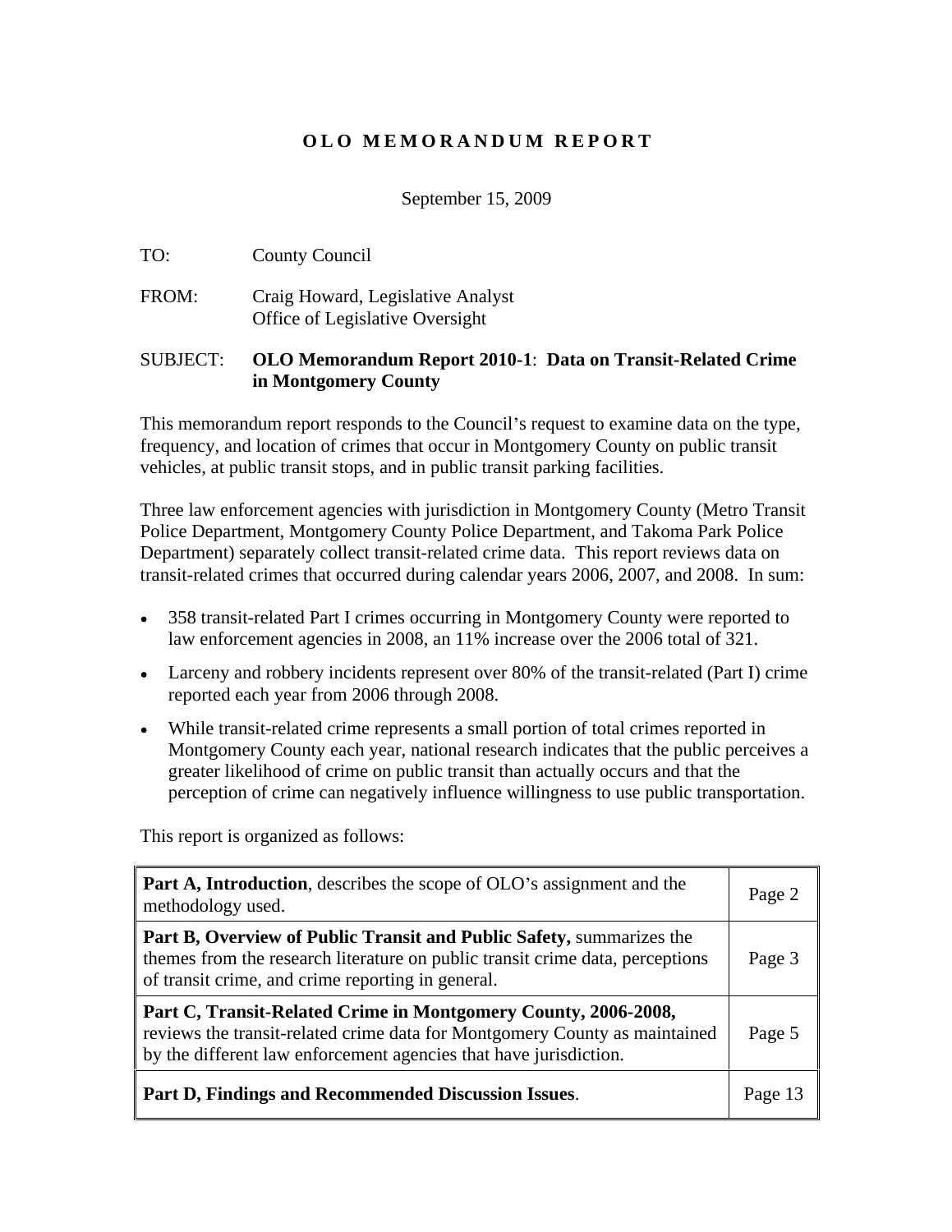# **PART A: INTRODUCTION**

**Authority.** Council Resolution 16-673, Fiscal Year 2009 Work Program of the Office of Legislative Oversight, adopted July 29, 2008.

**Scope and Methodology.** The purpose of this project, requested by the late Councilmember Donald Praisner, was to provide the Council with information about the frequency, type, and location of "transit-related crime" in Montgomery County. "Transitrelated crime" was defined to include crimes that occur:

- On public transit vehicles;
- At public transit stops; and **At all and At all analyzing structure**  $\mathbf{A}$  and  $\mathbf{A}$  and  $\mathbf{A}$  and  $\mathbf{A}$  and  $\mathbf{A}$  and  $\mathbf{A}$  and  $\mathbf{A}$  and  $\mathbf{A}$  and  $\mathbf{A}$  and  $\mathbf{A}$  and  $\mathbf{A}$  and  $\mathbf{A}$  a
- In public transit parking facilities.

OLO reviewed data on transit-related crime in Montgomery County from the different law enforcement agencies that are involved in responding to incidents that occur in and around the public transit system: the Montgomery County Police Department (MCPD), the Washington Metro Area Transit Authority's (WMATA) Metro Transit Police Department, and the municipal police departments of Rockville, Gaithersburg, and Takoma Park.

OLO circulated a draft of this memorandum report to staff from MCPD, the Metro Transit Police Department, and the Takoma Park Police Department. This final report incorporates the technical edits received.

OLO greatly appreciates the time and contributions made by Assistant Chief Wayne Jerman, Captain Mitch Cunningham, and Angela Lindsay of MCPD; Captain L.M.D.D. Biggs and Sheila Young of Metro Transit Police Department; and Chief Ronald Ricucci and Kyleen Luy of the Takoma Park Police Department.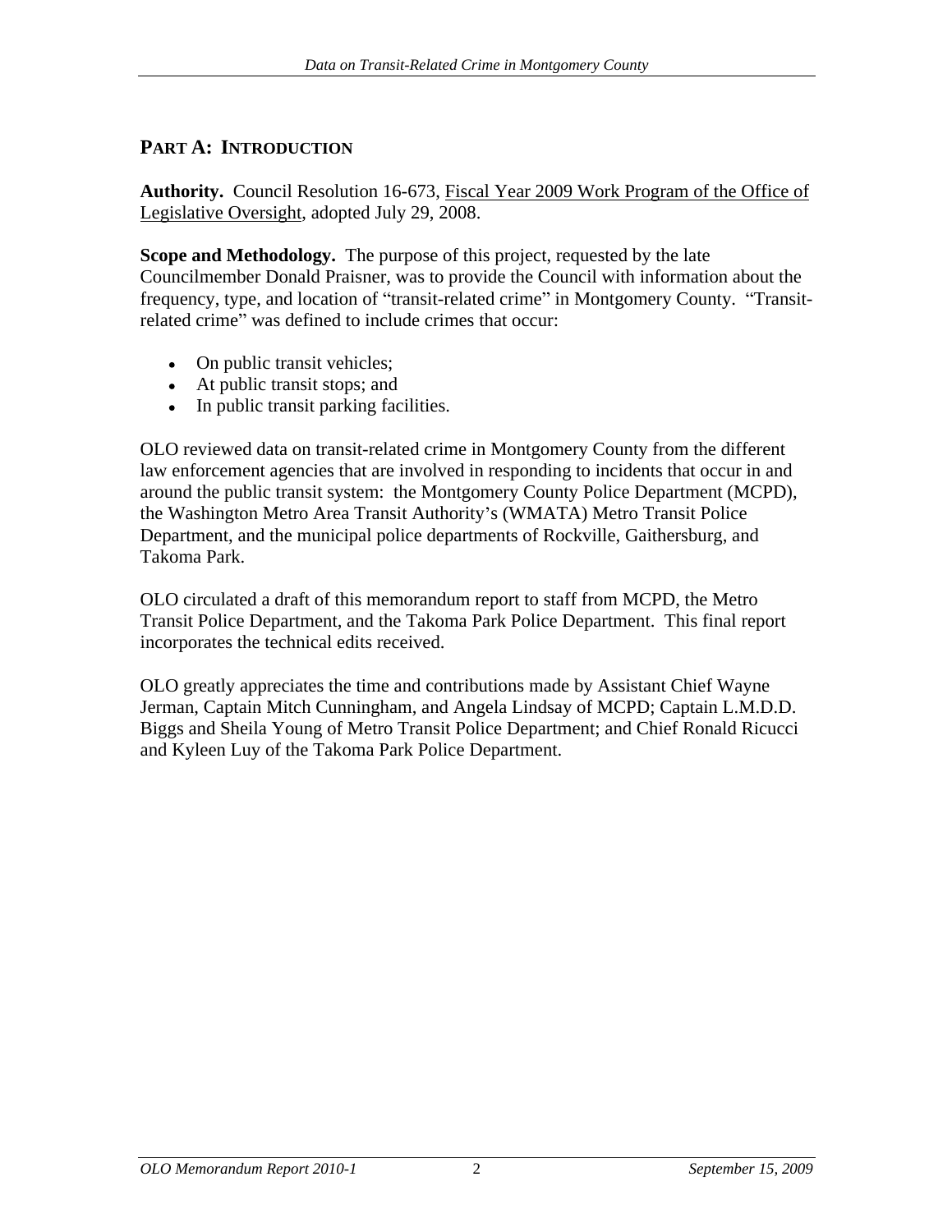# **PART B: OVERVIEW OF PUBLIC TRANSIT AND PUBLIC SAFETY**

Montgomery County has adopted multiple policies and practices that encourage residents to use public transit; citing the benefits of reduced roadway congestion, more efficient energy use, and lower vehicle emissions from fewer private automobile trips. The County's promotion of public transit includes land use decisions that concentrate development in areas accessible to transit routes; the appropriation of funds to support the operation of Metrorail, Metrobus, and Ride-On as alternatives to the private automobile; and the funding of programs that subsidize the cost of using public transit.

Studies show that crime, and equally as important, the perception of crime can deter people from using public transportation. This section reviews and summarizes the research literature on public transit-related crime.

**The Frequency, Type, and Location of Transit Crime.** A 2002 report authored by the University of California at Los Angeles (UCLA) summarizes five major themes from the literature on the frequency, type, and location of transit-related crime: $<sup>1</sup>$ </sup>

- $\bullet$  Transit crime is primarily a problem experienced in the nation's larger cities;
- The majority of transit crime incidents represent "less serious" crime, e.g., vandalism, disorderly conduct, public drunkenness, harassment, etc.;
- Crime levels vary for different parts of individual transit systems and tend to correlate to neighborhood crime rates;
- Most transit crime incidents occur in train stations or at bus stops rather than on trains or on buses; and
- $\bullet$  The "more serious" transit crime incidents (e.g., robbery, assault, homicide, etc.) typically occur during late evening and night hours, and in settings with low pedestrian traffic and many concealed areas; the "less serious" incidents often occur during rush hour and similarly crowded situations.

**National Transit Crime Data and Trends.** In 2009, the Transportation Research Board (TRB) issued a report that reviews anticrime and counterterrorism security practices, crime and security incident trends, and other issues related to safety and security within the U.S. public transportation system.<sup>2</sup>

The TRB report reviews crime data submitted between 2002 and 2006 by transit agencies to the National Transit Database (NTD), which is maintained by the Federal Transit Administration. The TRB found that "not all transit agencies required to report crime incident data have been reporting them to the NTD, and the number of transit agencies reporting to the NTD has not been consistent.

 $1$  Loukaitou-Sideris, Anastasia, Robin Liggett, and Hiroyuki Iseki. "The Geography of Transit Crime: Documentation and Evaluation of Crime Incidence on and around Green Line Stations in Los Angeles,

*Journal of Planning Education and Research*, Vol. 22:2, 2002. <sup>2</sup> Transportation Research Board, *Transit Cooperative Research Program Synthesis 80: Transit Security Update*, 2009.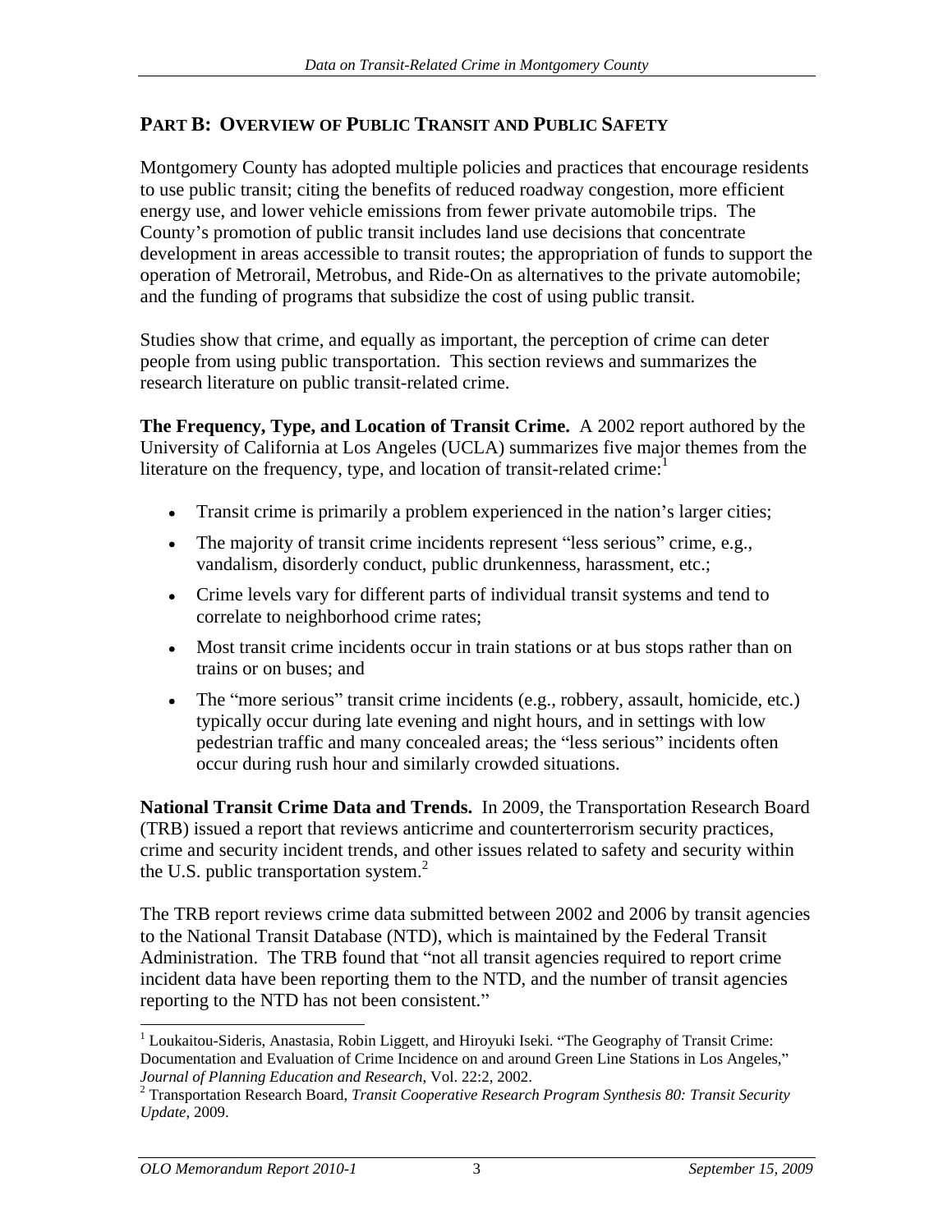Despite these inconsistencies, the TRB was able to reach a number of general findings from the available data on transit crime. In sum, between 2002 and 2006:

- Each year, out of all reported transit crimes, Part II crimes (the "less serious" crimes) represent six to eleven times the number of Part I crimes.
- The most frequent Part I offense was larceny, accounting for 50%-60% of Part I offenses each year, followed by robbery (10%-18%), aggravated assault (10%- 15%), and motor vehicle theft (8%-13%).
- The most frequent Part II offense was fare evasion, accounting for at least 90% of Part II offenses each year.

In recent years, Washington Metro Area Transit Authority officials have noted an increase in thefts tied to the number of riders carrying cell phones, portable music players, and other small electronic devices that are "easy to steal and easy to sell."<sup>3</sup>

**Underreporting of Crime.** Another important factor relevant to the review of any crime data is "underreporting." It is widely documented that many crimes are never reported to authorities; reasons for this include the potential stigma attached to being a crime victim, distrust of law enforcement, or simply a belief that filing a police report will not matter. The Bureau of Justice Statistics' most recent National Crime Victimization Survey (2007) estimates that only 46% of violent crimes and 37% of property crimes that actually occur are reported to the police.<sup>4</sup>

**Perception of Transit Crime.** The 2009 TRB study also addresses the issue of the public's perception of crime in transit systems. According to the TRB report, the public perceives a greater likelihood of crime on transit than actually occurs:

Within transit systems, both serious and minor crimes affect passenger perceptions of security. Serious crimes are exaggerated by the media and intensify passenger fears. Minor offenses and disorder are also disconcerting to passengers and provide the perception that the transit agency is not in control of its transit system. $5$ 

The 2002 UCLA study notes that "in general, transit stations are no more unsafe than city streets or other public places. However, a few highly publicized crimes in the nation's subway stations have attracted popular attention and concern."<sup>6</sup> The study also notes that minor quality of life violations (i.e., disorderly conduct, public drunkenness, use of obscene language) can intimidate transit patrons. In sum, the UCLA study observes that "transit crime affects people's decisions to use public transportation. Acts and perceptions of violence cause loss or ridership and revenue."

<sup>&</sup>lt;sup>3</sup> Sun, Lena H. "Robberies Spike in Metro System" *Washington Post*, June 23, 2009.<br><sup>4</sup> US Dopertment of Justice, Office of Justice Programs, *Puneau of Justice Statistice Pullating Criminal* 

US Department of Justice, Office of Justice Programs, *Bureau of Justice Statistics Bulletin: Criminal Victimization, 2007*. NCJ 224390. December 2008. <sup>5</sup>

<sup>&</sup>lt;sup>5</sup> Transportation Research Board, 2009.<br><sup>6</sup> Loukaitou-Sideris et al., 2002.<br><sup>7</sup> Loukaitou-Sideris et al., 2002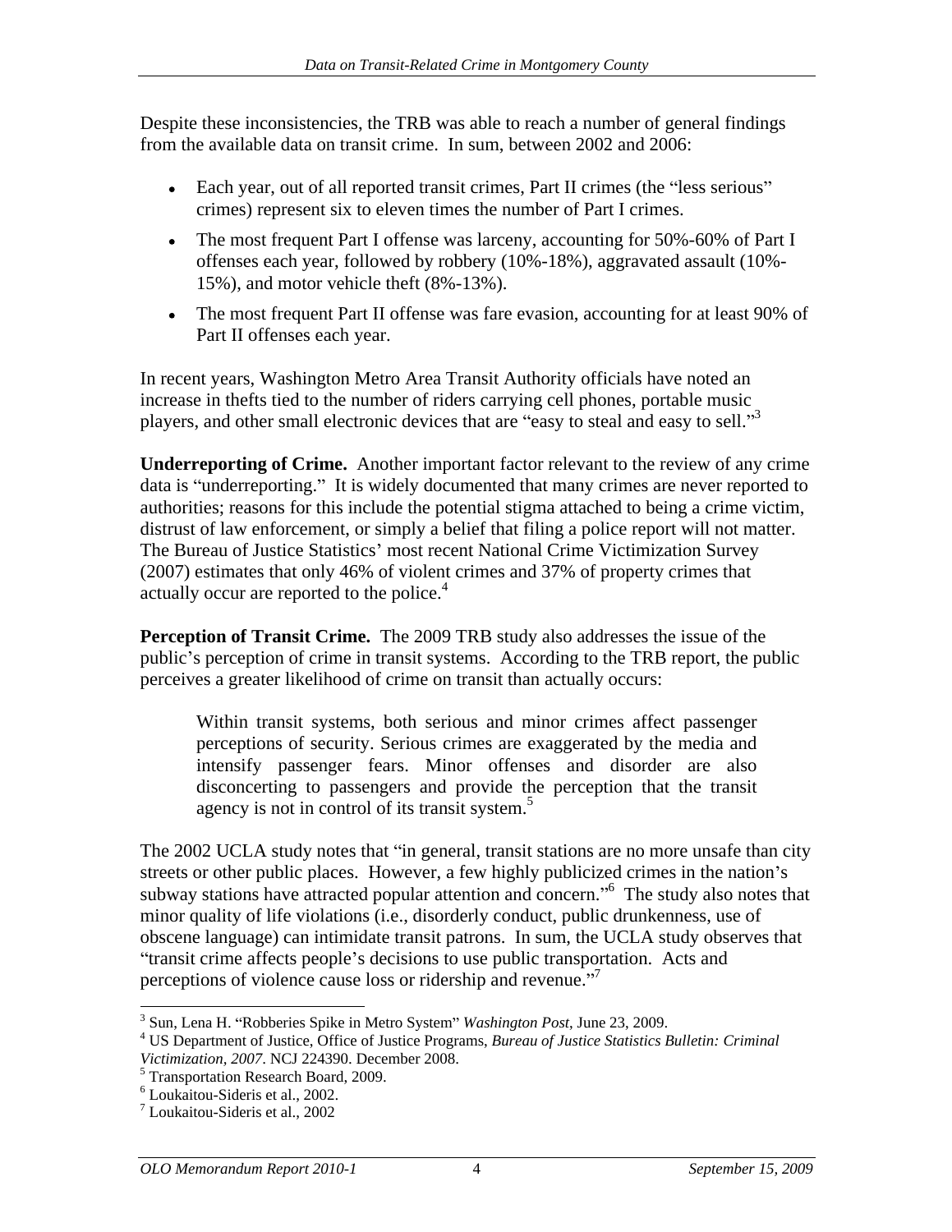# **PART C: TRANSIT-RELATED CRIME IN MONTGOMERY COUNTY, 2006-2008**

Three different law enforcement agencies - the Metro Transit Police Department, the Montgomery County Police Department, and the Takoma Park Police Department maintain data on transit-related crime in Montgomery County. The Montgomery County Police Department crime statistics include data on incidents that occur in the City of Rockville and City of Gaithersburg.

The available transit-related crime data from these three sources primarily covers Part I crimes, which (as defined by the FBI s Uniform Crime Reporting system) are considered the more serious crimes, e.g., homicide, rape, aggravated assault, motor vehicle theft, burglary, robbery, and larceny. The FBI's crime reporting system classifies offenses that are considered to be less serious as Part II crimes, e.g., vandalism, destruction of property, simple assault.

This chapter presents data and information on reported transit-related crimes that occurred in Montgomery County for calendar years 2006, 2007, and 2008. The first section totals the transit-related crime statistics collected by the Metro Transit Police Department, the Montgomery County Police Department, and the Takoma Park Police Department. The rest of the chapter provides a more detailed breakdown of the data and information maintained by the different law enforcement agencies.

## **1. Transit-Related Crime in Montgomery County: Data Totals for 2006-2008**

Table 1 (on the next page) totals the reported Part I crime data collected by the Metro Transit Police Department, Montgomery County Police Department, and Takoma Park Police Department. The data show that the total number of transit-related Part I crimes reported in Montgomery County increased 3% between 2006 and 2007; and increased another 8% between 2007 and 2008.

The data show that larceny is the most common type of transit-related Part I crime reported to law enforcement in Montgomery County, followed by robbery. Together, larceny and robbery represent over 80% of the reported transit crimes. Notably, the data indicate that only two transit-related homicides and two transit-related rapes occurred in Montgomery County between 2006 and 2008.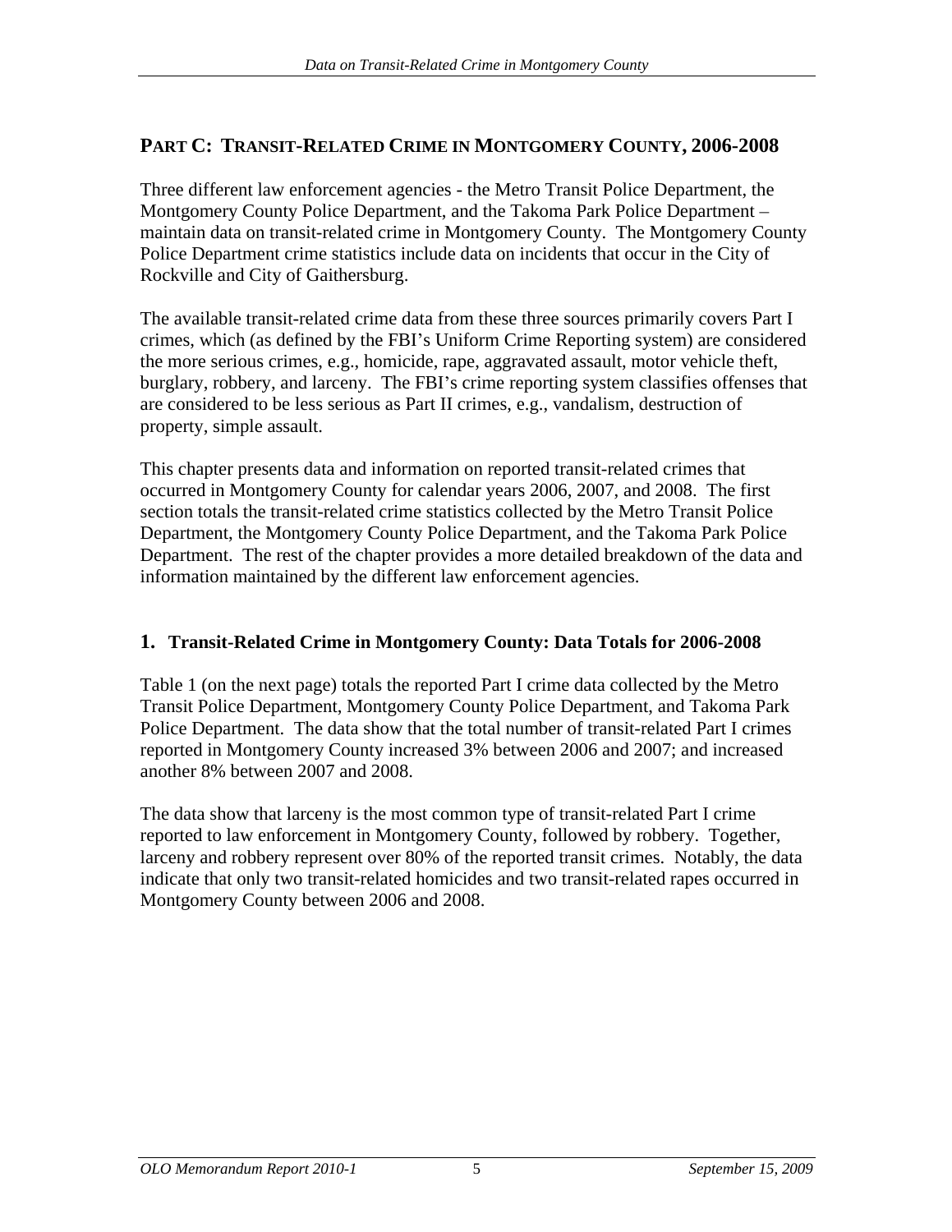|                          | 2006          | 2007                    |              | 2008   |
|--------------------------|---------------|-------------------------|--------------|--------|
| <b>Crime Type</b>        | <b>Number</b> | $\%$ Number $\%$ Number |              |        |
| <b>All Part I Crimes</b> |               |                         |              |        |
| Larceny                  | 150 47%       | 104                     | $1.50\%$     | $60\%$ |
| Robbery                  | 112           | 111                     | 35%          |        |
| Motor Vehicle Theft      | $\sim$        |                         |              |        |
| Aggravated Assault       | 19<br>$6\%$   |                         |              |        |
| Homicide                 | $ $ <1%       |                         | ${<}1\%$     |        |
| kape                     | $ $ <1% $ $   |                         | $\langle$ 10 |        |
| urglary                  |               |                         |              |        |
| <b>Total</b>             | 321           | 220                     |              | 358    |
| <b>Annual % Change</b>   | $\sim$        | J/0                     |              | 8%     |

| Table 1: Total Reported Transit-Related Crime in Montgomery<br>v County, 2006-2008 |  |  |  |
|------------------------------------------------------------------------------------|--|--|--|
|                                                                                    |  |  |  |

Sources: Metro Transit Police Department, Montgomery County Police Department, and Takoma Park Police Department.

For several reasons, the number of transit-related crimes shown in Table 1 does not capture the total number of transit-related crimes actually committed. First, the data do not include Part II crimes; which the research consistently shows occur more frequently than Part I crimes. Second, as noted in the previous chapter, the Bureau of Justice Statistics estimates that only 46% of violent crimes and 37% of property crimes that actually occur are reported to the police.

Even taking the reality of underreporting into account, transit-related crime represents a relatively small portion of the 70,000+ crimes reported annually in Montgomery County in recent years. However, this perspective should not diminish the significance of the crimes that are committed. Both the Transportation Research Board and UCLA studies referenced in the previous chapter found that transit-related crime (whether actual or perceived) has a negative impact on residents' willingness to utilize public transit.

## **2. Crime Data from the Metro Transit Police Department, 2006-2008**

**Metro Transit Police Jurisdiction.** Metro Transit Police officers have jurisdiction (which includes the power to make arrests) over crimes that occur in facilities owned, controlled, or operated by the Washington Metropolitan Area Transit Authority (WMATA). This includes Metrorail trains, Metro stations, Metro station parking lots, Metrobus vehicles, and Metrobus stops located in the District of Columbia, Maryland, and Virginia.<sup>8</sup>

<sup>&</sup>lt;sup>8</sup> The WMATA Compact establishes the Metro Transit Police Department's jurisdiction, and Maryland law codifies the WMATA Compact in the Transportation Article of the State Code (§ 10-204).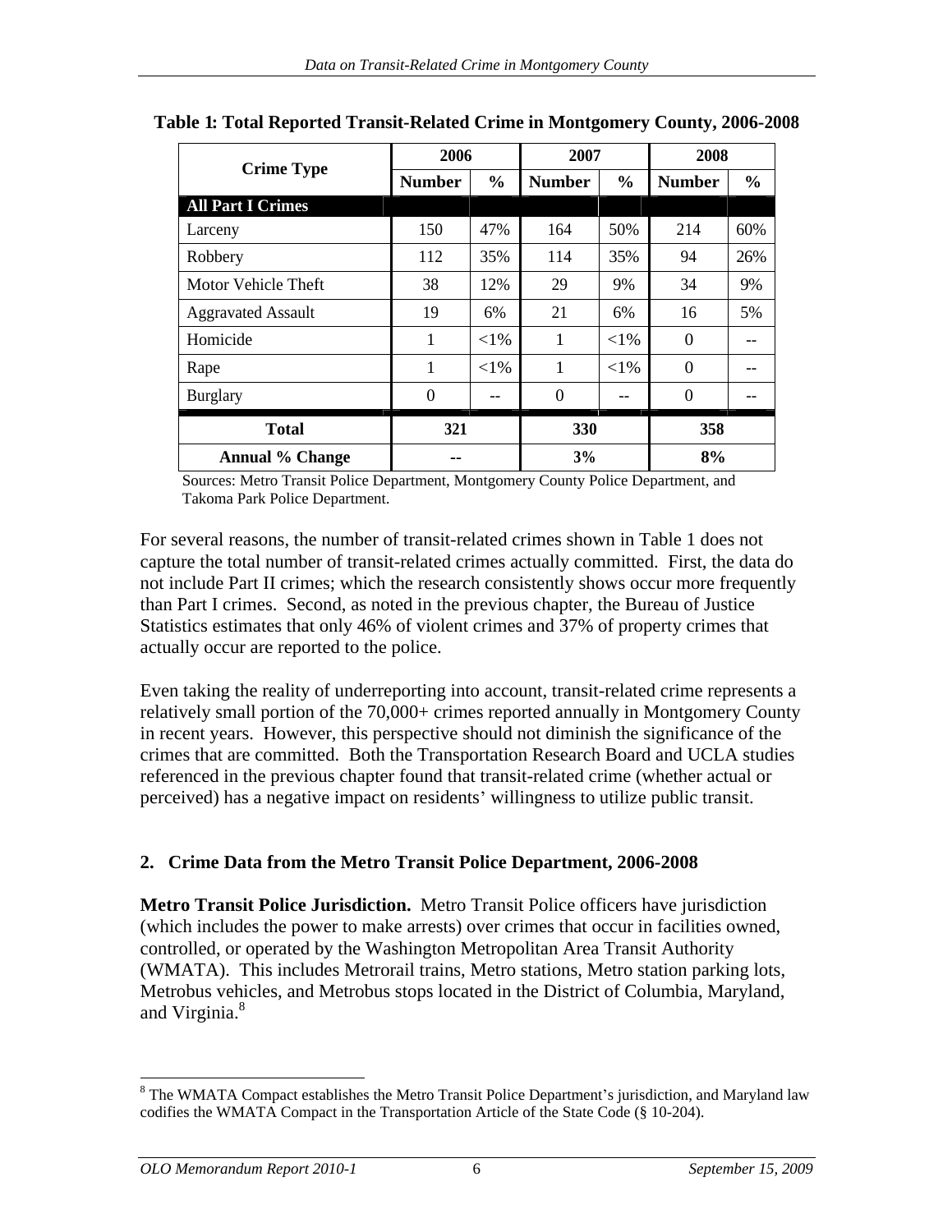The Metro Transit Police Department has concurrent jurisdiction with the law enforcement agencies within which a transit facility is located or transit service is provided.<sup>9</sup> "Concurrent jurisdiction" means that local (i.e., County or municipal) police departments also have jurisdication on WMATA facilities located within that department's boundaries.

**Metro Transit System Crime Statistics.** The Metro Transit Police Department publishes annual statistics on the number of crimes reported to the department across the entire transit system. Since the Metro Transit Police Department's jurisdiction is limited to transit facilities, all of these incidents can be classified as transit-related crime.

Table 2 displays the total number of crimes reported to the Metro Transit Police from 2006-2008, broken down by Part I (i.e., more serious) and Part II (i.e., less serious) crimes. The data show that the total number of crimes reported to the Metro Transit Police increased each year, with a small increase in between 2006 and 2007 and a larger increase between 2007 and 2008. During this time period, the ratio of reported crime consistently remained at about 25% Part I crimes and 75% Part II crimes.

The Metro Transit Police Department also publishes data on Part I crime rates per million riders/users of the Metro rail system, bus system, and parking lots. In 2008, the Transit Police report:

- 4.40 Part I crimes occurred for every 1,000,000 users of Metro Parking Lots;
- 2.76 Part I crimes occurred for every 1,000,000 riders on Metro Rail; and
- 0.95 Part I crimes occurred for every 1,000,000 riders on Metro Bus.

|                        | 2006                          |                                          |                 |                | 2008   |
|------------------------|-------------------------------|------------------------------------------|-----------------|----------------|--------|
| <b>Category</b>        | Number                        | $\mathbf{v}_2$   Number   $\mathbf{v}_2$ |                 | %   Number     |        |
| Part I Crimes          | 1,441                         |                                          | 1,580<br>$\sim$ | 1,821          | 2.0 YO |
| Part II Crimes         | $\sim$ $\sim$ $\sim$<br>4,531 | 4.499                                    | .<br>740/       | 5.100<br>し、エムフ | l 74%  |
| <b>Total</b>           | 5,972                         |                                          | 6,075           |                | 6,950  |
| <b>Annual % Change</b> |                               |                                          | $2\%$           |                | 14%    |

**Table 2. Total Crime Reported to Metro Transit Police across Entire Transit System, 2006-2008**

Source: WMATA, July 200910

**Metro Transit Crime Data for Montgomery County.** At OLO's request, the Metro Transit Police provided additional details on the incidents that occurred in Montgomery County. Specifically, OLO requested the number, type, and location of the transit crimes reported in the County for the calendar years 2006, 2007, and 2008.

 $\frac{9 \text{Marilend Code } 8.10.204(76)(6)}$ 

<sup>&</sup>lt;sup>9</sup> Maryland Code, § 10-204(76)(a)<br><sup>10</sup> [www.wmata.com/about\\_metro/transit\\_police/mtpd\\_crime\\_stats03.cfm](http://www.wmata.com/about_metro/transit_police/mtpd_crime_stats03.cfm)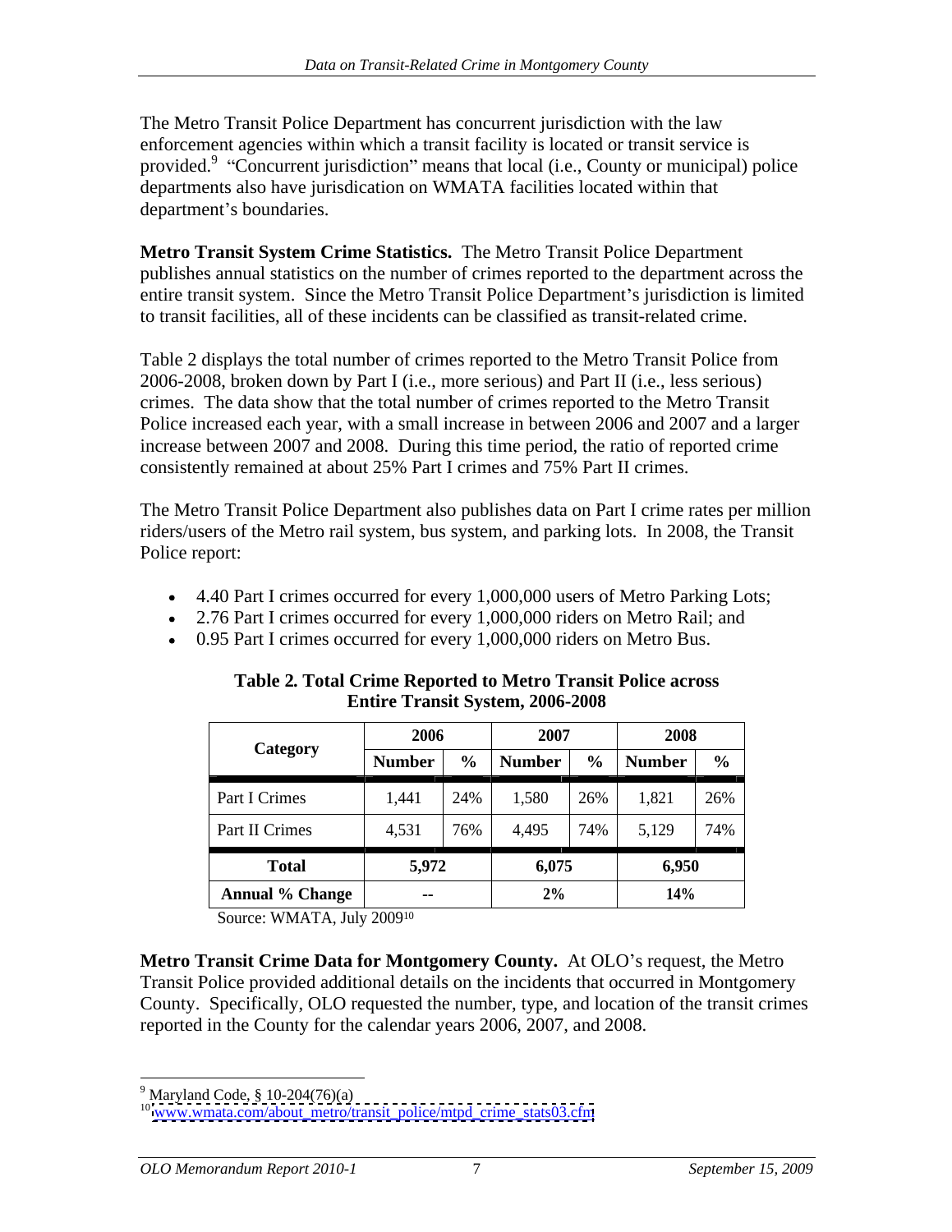The Montgomery County-specific data as provided by the Metro Transit Police included information on all Part I crimes and two types of Part II crimes for each year. As a result, the data represent only a subset of transit-related Part II crimes in Montgomery County that were reported to the Transit Police during this period.

The data from the Metro Transit Police show an increase in reported crimes in Montgomery County between 2006 and 2008. Specifically, the data (summarized in Table 3) indicate:

- Between 2006 and 2007, the number of reported Part I crimes increased 14% from 160 to 183 incidents; between 2007 and 2008, reported Part I crimes increased another 20% from 183 to 220 incidents.
- Larceny was the most frequently reported crime, representing between 60% and 74% of the Part I crimes each year.

Overall, the Part I crimes that occurred in Montgomery County represented 11% of all Part I crimes reported to Metro Transit Police in 2006, and 12% of the total reported in 2007 and 2008.

| <b>Crime Type</b>               | 2006          |             | 2007                                          | 2008               |      |
|---------------------------------|---------------|-------------|-----------------------------------------------|--------------------|------|
|                                 | <b>Number</b> |             | $\vert %$   Number $\vert %$   Number $\vert$ |                    |      |
| <b>All Part I Crimes</b>        |               |             |                                               |                    |      |
| Larceny                         | 110 69%       |             | 110<br>60%                                    | 162                | 74%  |
| Robbery                         | $\Omega$      | 16%         |                                               | $\Omega$           | 15%  |
| Motor Vehicle Theft*            | 19            | 12%         | $\sim$<br>- 8%                                | 10 <sup>1</sup>    | l 8% |
| <b>Aggravated Assault</b>       |               | 3%          |                                               |                    |      |
| Homicide                        |               | $- - -$     |                                               |                    |      |
| Rape                            |               | $\sim$ $ -$ |                                               |                    |      |
| Burglary                        |               |             |                                               |                    |      |
| <b>Subtotal – Part I Crimes</b> | 160           |             | 183                                           | 220                |      |
| <b>Part I Annual % Change</b>   | $  -$         |             | 14%                                           | 20%                |      |
| <b>Selected Part II Crimes</b>  |               |             |                                               |                    |      |
| Destruction of Property         | 45            |             |                                               |                    |      |
| Simple Assault                  | 41            |             | <b>JU</b>                                     | 22<br>$J\Delta$    |      |
| <b>Total</b>                    | 246           |             | 287                                           | 201<br>$\angle 21$ |      |
| <b>Total Annual % Change</b>    |               |             | 17%                                           | $1\%$              |      |

#### **Table 3. Number and Type of Transit-Related Crimes Reported to the Metro Transit Police Department in Montgomery County, 2006-2008**

\*Includes Attempted Motor Vehicle Thefts

Source: Metro Transit Police Department, June 2009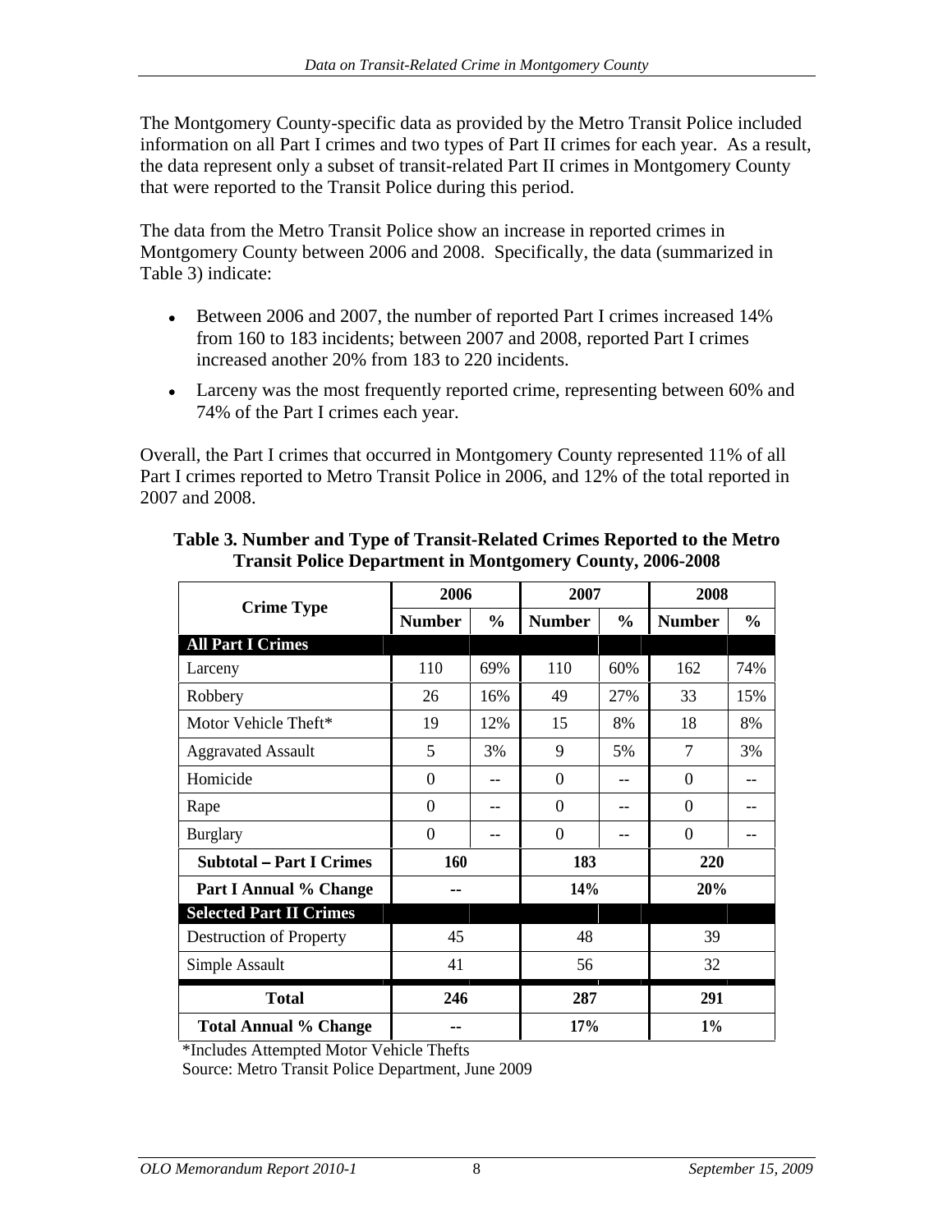The Metro Transit Police also provided data on the location of the reported crimes, sorted according to the Metro station the incident occurred in or around. As shown in Table 4, crimes were reported to the Transit Police at all 12 Metro stations located in Montgomery County for each year reviewed.

From 2006 through 2008, the highest number of crimes reported to the Transit Police was at the Shady Grove Metro station, which accounted for 19% to 24% of the annual total in Montgomery County. The other Metro stations with relatively higher numbers of reported crimes were Silver Spring, Wheaton, and Glenmont.

| <b>Crime Location</b>        | 2006                        | 2007 | 2008 |
|------------------------------|-----------------------------|------|------|
| <b>Total Reported Crimes</b> | 246                         | 287  | 291  |
|                              | % of Total by Metro Station |      |      |
| Shady Grove Metro            | 19%                         | 24%  | 20%  |
| Silver Spring Metro          | 15%                         | 16%  | 15%  |
| Wheaton Metro                | 17%                         | 16%  | 13%  |
| <b>Glenmont Metro</b>        | 14%                         | 14%  | 12%  |
| Rockville Metro              | 6%                          | 6%   | 7%   |
| <b>Grosvenor Metro</b>       | 7%                          | 5%   | 7%   |
| Twinbrook Metro              | 8%                          | 2%   | 7%   |
| Bethesda Metro               | 3%                          | 7%   | 7%   |
| Forest Glen Metro            | 5%                          | 2%   | 5%   |
| Medical Center Metro         | 1%                          | 2%   | 3%   |
| Friendship Heights Metro     | 3%                          | 3%   | 2%   |
| White Flint Metro            | 2%                          | 2%   | 2%   |

## **Table 4. Location of Transit-Related Crimes Occurring in Montgomery County Reported by the Metro Transit Police, 2006-2008**

Source: Metro Transit Police Department, July 2009

#### **3. Transit-Related Crime Data from Montgomery County and Municipal Police Departments, 2006-2008.**

**Montgomery County Police Department (MCPD) Crime Statistics.** The Montgomery County Police Department publishes annual crime statistics for the County. MCPD's crime statistics include all crimes reported to the MCPD as well as the municipal police departments of Rockville and Gaithersburg. The City of Takoma Park Police Department reports its crime data separately.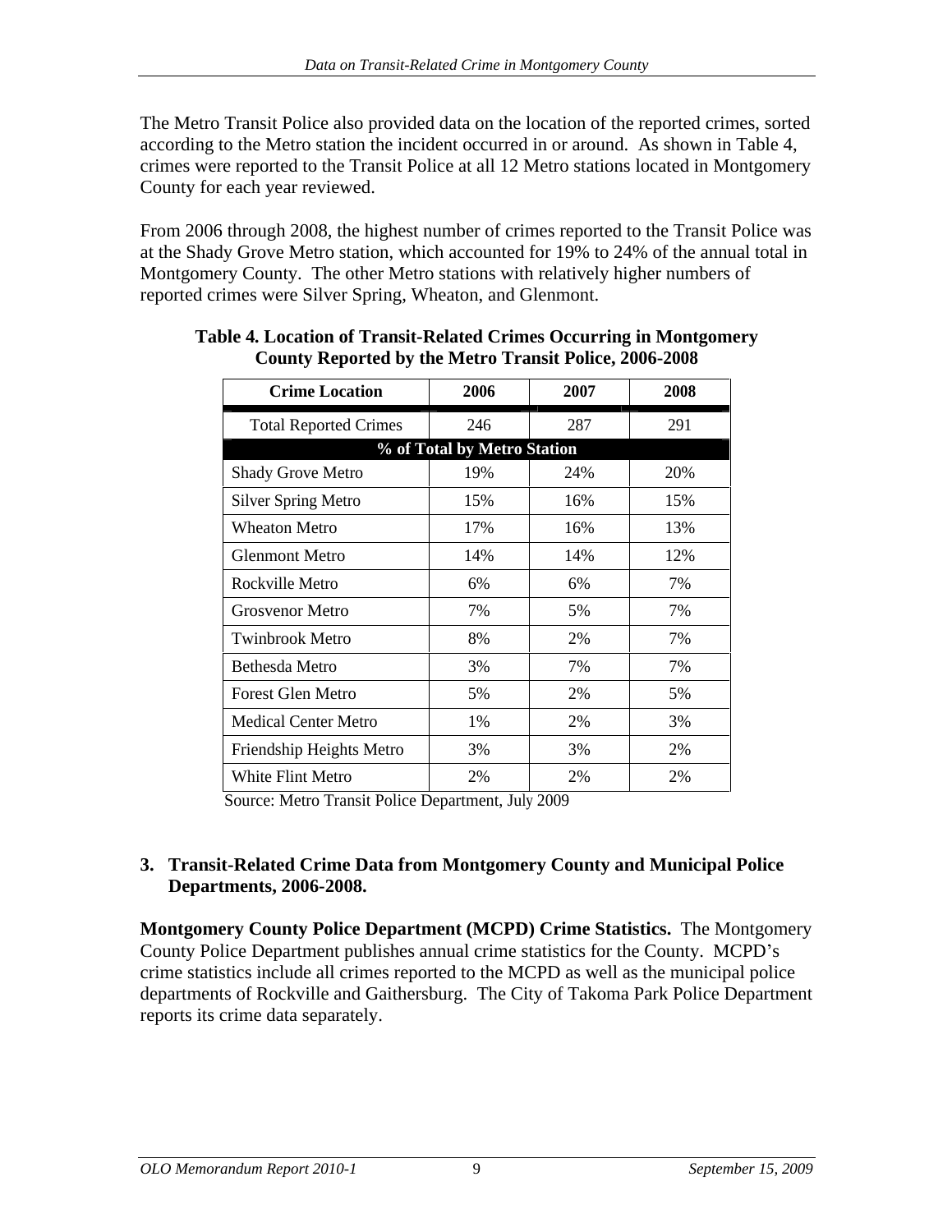Table 5 displays the total number of crimes reported to the Montgomery County Police Department from 2006-2008, broken down by Part I (i.e., more serious) and Part II (i.e., less serious) crimes. The data show that the total number of crimes reported to MCPD remained relatively flat over this time period. About 35% of all reported incidents were classified as Part I crimes and the other 65% as Part II crimes.

|                        |               | 2007            | <b>A000</b>             |
|------------------------|---------------|-----------------|-------------------------|
| <b>Category</b>        | <b>Number</b> | $\%$   Number   | 6 Number                |
| Part I Crimes          | 25,312        | 25,629<br>35% L | 36% 26,975 37%          |
| Part II Crimes         |               |                 |                         |
| Total                  | 71,514        | 71,491          | 72,493                  |
| <b>Annual % Change</b> | $\sim$        | $-0.03\%$       | $\overline{a}$<br>$1\%$ |

**Table 5. Total Montgomery County Police Department Crime Statistics by Category, 2006-2008**

Sources: Montgomery County Police Department 2006, 2007, and 2008 Year-End Crime Reports

**Montgomery County and Municipal Police Department Transit-Related Crime Data.** At OLO's request, MCPD provided a breakout of its total crime data for those incidents that could be considered transit-related crimes and that would not already be collected and/or reported by the Metro Transit Police. Specifically, OLO requested the number, type, and location of transit-related crimes reported during calendar years 2006, 2007, and 2008.

MCPD's "tactical database" is the Department's only data source that includes identifying codes related to public transit facilities or locations. MCPD maintains its tactical database for the primary purpose of tracking selected crime types in the short term to identify patterns, inform patrols, direct resources, etc. The tactical database only includes selected Part I crimes; it does not include information on less serious crimes such as simple assault or vandalism. $^{11}$ 

From the tactical database, MCPD extracted information on incidents that were coded as occurring at a Metro parking garage, Metro parking lot, Metro station, Metro train, or at a bus stop. MCPD staff note that there are additional incidents that could be considered transit-related crime but are not readily identifiable as such in the database, including:

- Crimes that occur near transit but not at a transit-specific facility (e.g., a crime that occurs at a County-owned parking facility near a Metro station);
- A crime where an individual may have been followed to or from a transit site and victimized elsewhere;

 $11$  According to MCPD staff, data from the tactical database do not comply with the FBI's UCR guidelines for reporting crime data and statistics.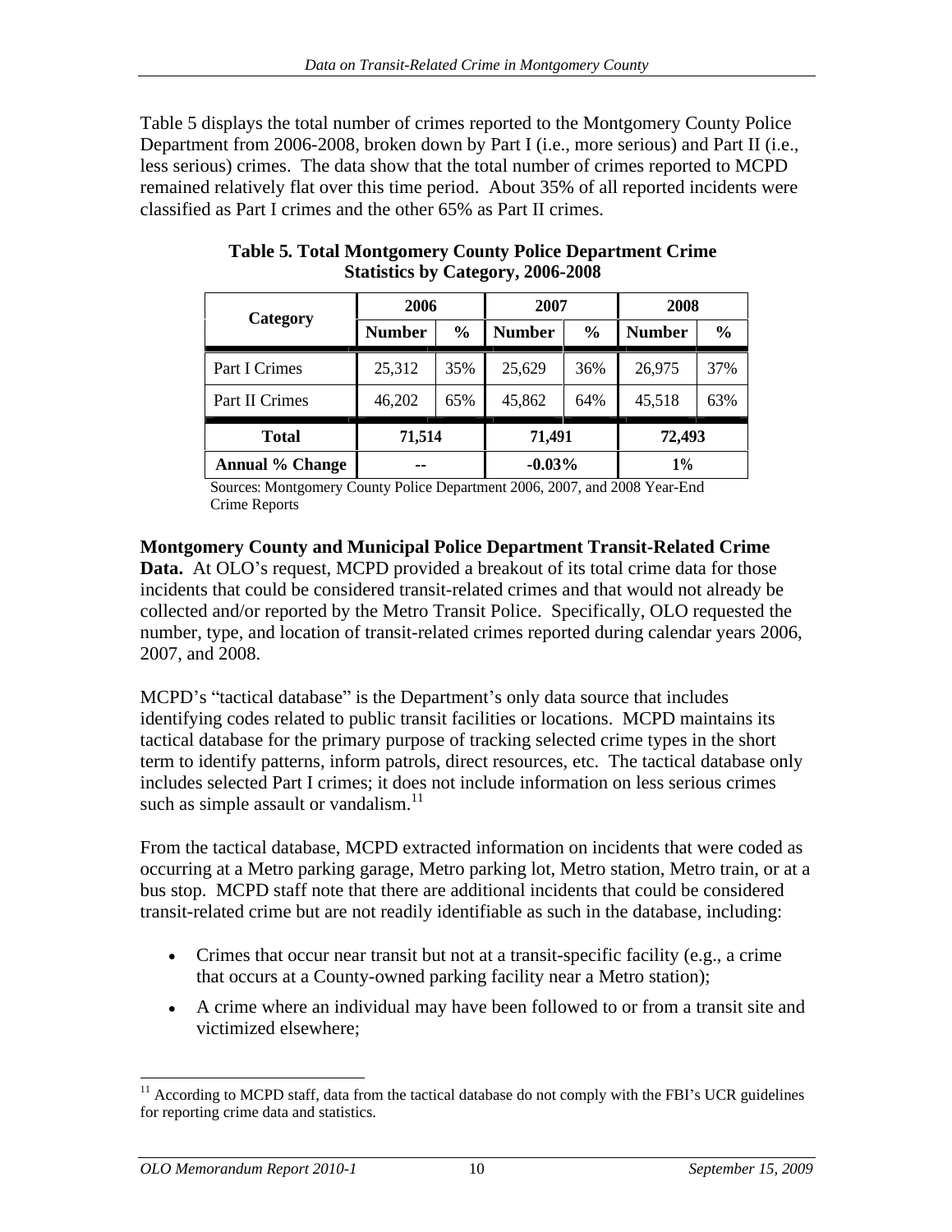- Crimes that occur on a bus, since the database includes a code for bus stop but not a code for on the actual bus; and
- Crimes at or near a bus stop that are coded as occurring on a "street" instead of the separate "street-at a bus stop" code.

OLO also requested transit-related crime data from the City of Takoma Park Police Department that would not be collected and/or reported by the Metro Transit Police. Takoma Park identified eight Part I transit-related crimes from 2006-2008; to simplify the reporting of transit-related crime, OLO incorporated the Takoma Park Police Department's numbers into the data received from MCPD.<sup>12</sup>

As shown in Table 6, the data indicate annual decreases in the number of transit-related crimes reported to the Montgomery County and municipal police departments from 2006 to 2008. In particular, the data show:

- Between 2006 and 2007, the number of reported Part I crimes decreased 9% from 161 to 147 incidents; between 2007 and 2008, reported Part I crimes decreased another 6% from 147 to 138 incidents.
- Robbery and larceny were the most frequently reported transit-related crime. Combined, those offenses represented between 78% and 82% of reported Part I crimes each year.

|                        | 2006                                      | 2007   | 2008                                    |
|------------------------|-------------------------------------------|--------|-----------------------------------------|
| <b>Crime Type</b>      | Number                                    |        | $\%$   Number   $\%$   Number           |
| <b>Part I Crimes</b>   |                                           |        |                                         |
| Robbery                | - 539                                     | - 44%  | 44%                                     |
| Larceny*               | $\Lambda$ $\Lambda$<br>250/<br>4V<br>ر پر |        | 52<br>- 38%<br>$\overline{\phantom{a}}$ |
| Motor Vehicle Theft    | 19<br>$\mid$ 12%                          |        | 12%                                     |
| Aggravated Assault     | 14<br>9%                                  |        | - 6%                                    |
| Homicide               |                                           |        |                                         |
| Rape                   | ${<}1\%$                                  |        |                                         |
| Burglary               |                                           |        |                                         |
| <b>Total</b>           |                                           | 147    | 138                                     |
| <b>Annual % Change</b> | $\sim$ 100 $\sim$                         | $-9\%$ | $-6\%$                                  |

## **Table 6. Number and Type of Transit-Related, Part I Crimes Reported to the Montgomery County and Municipal Police Departments, 2006-2008**

\*Larceny data includes thefts from vehicles, thefts of vehicle parts (excluding license tag thefts) and pickpockets. Other types of larcenies are not included in the data. Source: MCPD, July 2009

<sup>&</sup>lt;sup>12</sup> Transit-related Part I crime reported to the Takoma Park Police Department includes six robberies in 2008, one robbery in 2007, and one robbery in 2006. All incidents occurred at bus stops.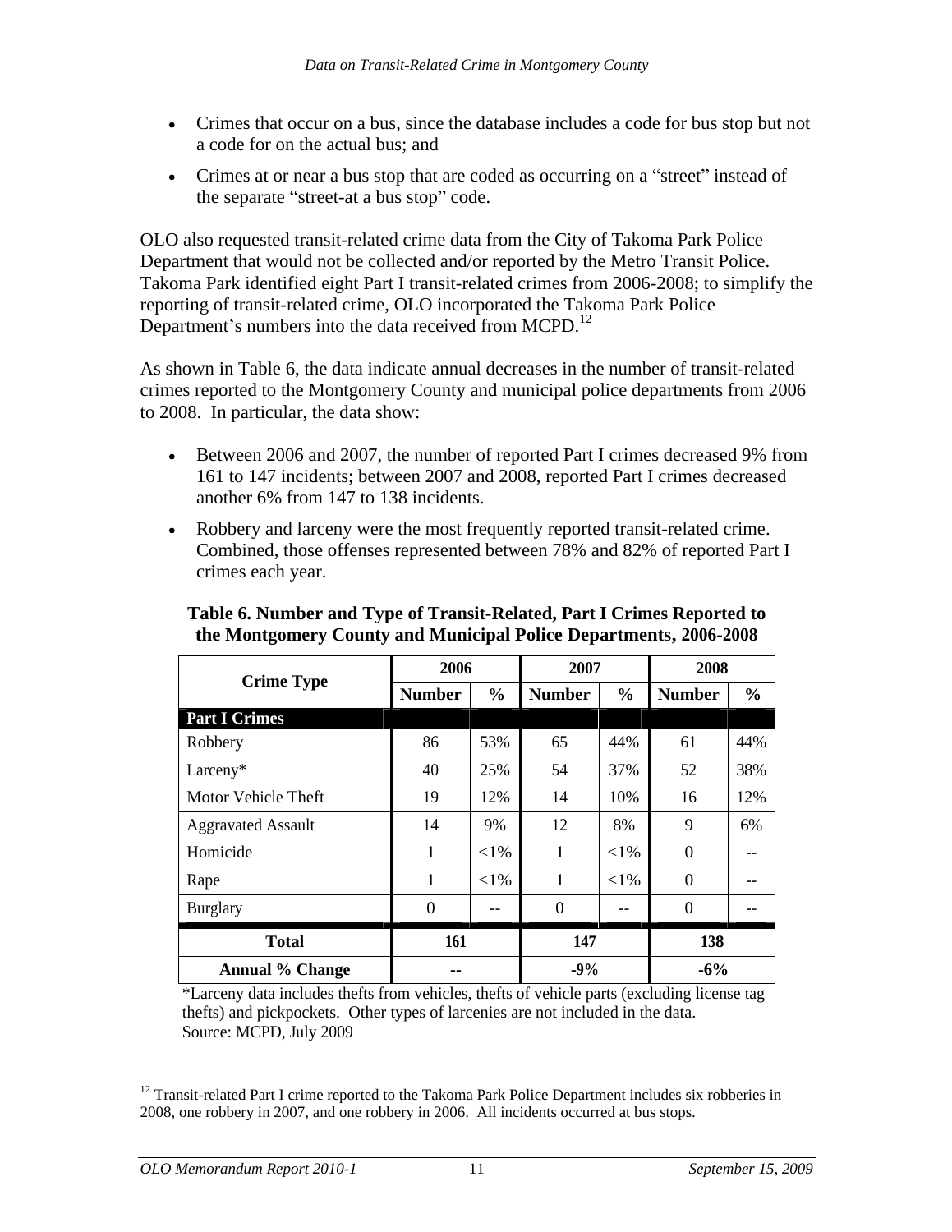In addition to the types of crime, the Montgomery County and municipal police data also included the location of crimes by the type of transit facility and the MCPD police district as shown in Table 7. The data indicate that, during the 2006-2008 timeframe:

- The majority of transit-related Part I crimes reported to County or municipal  $\bullet$ police occurred at bus stops or Metro parking facilities (either surface parking lots or parking garages).
- The County police district with the highest annual percent of reported transit- $\bullet$ related crime was Wheaton  $(4<sup>th</sup> District)$ , followed by Rockville  $(1<sup>st</sup> District)$ .

| <b>Crime Location</b>                 | 2006                                   | 2007  | 2008   |
|---------------------------------------|----------------------------------------|-------|--------|
| <b>Total Transit-Related Crimes</b>   | $1\leq 1$                              | 14.   | 138    |
|                                       | % of Total by Type of Transit Facility |       |        |
| <b>Bus Stop</b>                       | 46%                                    | 51%   | 41%    |
| Metro Parking Lot                     | 21%                                    | 23%   | 37%    |
| Metro Parking Garage                  | 20%                                    | 16%   | 14%    |
| Metro Station                         | 12%                                    | 10%   | 7%     |
| Metro Train                           | $<$ 1%                                 | $0\%$ | $<$ 1% |
|                                       | % of Total by Police District          |       |        |
| Wheaton (4 <sup>th</sup> District)    | 41%                                    | 34%   | 34%    |
| Rockville (1 <sup>st</sup> District)  | 24%                                    | 22%   | 33%    |
| Montgomery Village (6th District)     | 13%                                    | 13%   | 10%    |
| Silver Spring (3rd District)          | 8%                                     | 12%   | 13%    |
| Bethesda (2 <sup>nd</sup> District)   | 9%                                     | 10%   | 9%     |
| Germantown (5 <sup>th</sup> District) | 4%                                     | 9%    | 1%     |

#### **Table 7: Location of Transit-Related Crimes Reported to the the Montgomery County and Municipal Police Departments, 2006-2008**

Source: Montgomery County Police Department, July 2009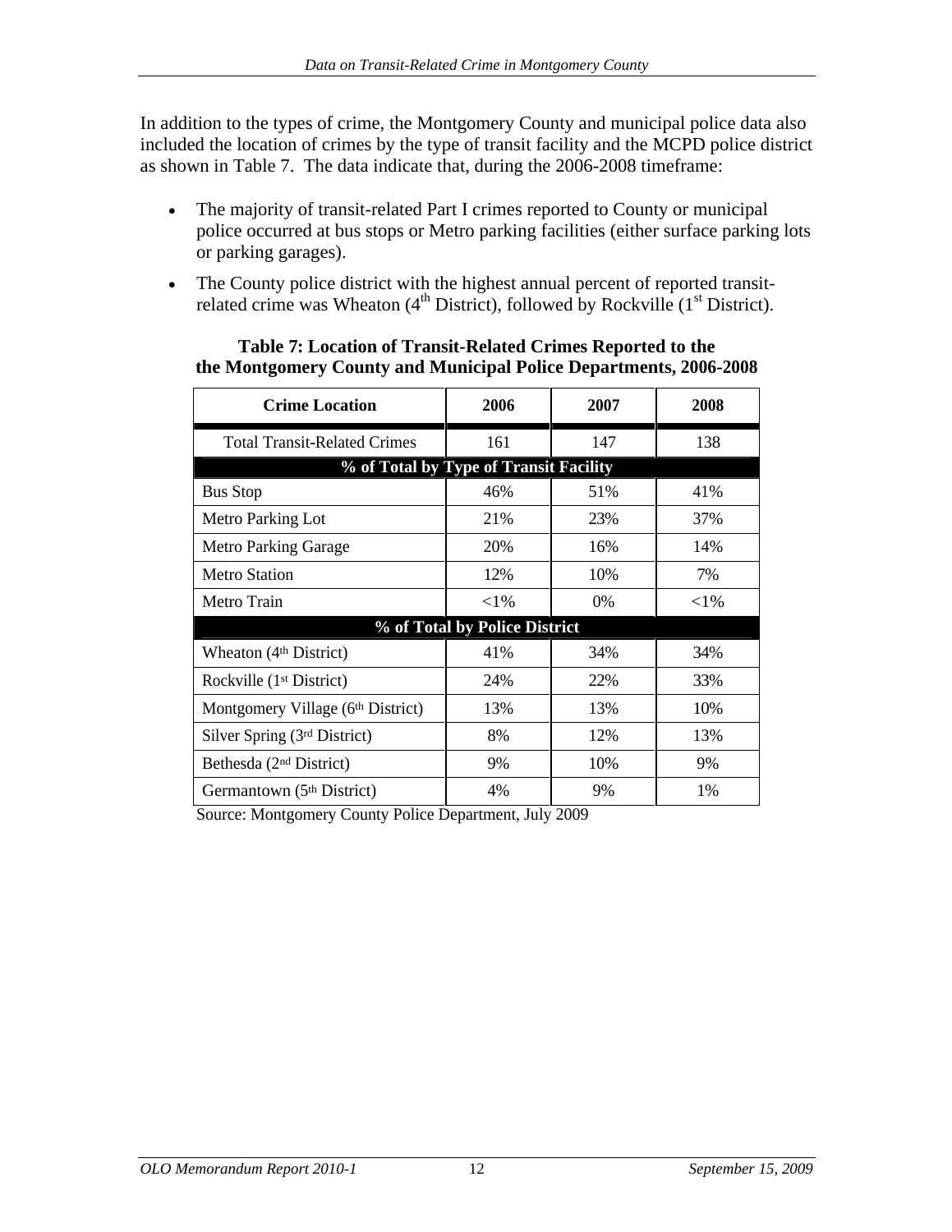## **PART D: FINDINGS AND RECOMMENDED DISCUSSION ISSUES**

The purpose of this project, requested by the late Councilmember Donald Praisner, was to provide the Council with information about the frequency, type, and location of "transit-related crime" in Montgomery County. "Transit-related crime" was defined to include crimes that occur: on public transit vehicles; at public transit stops; and in public transit parking facilities.

In sum, OLO found that:

- 1. National research indicates that the public perceives a greater likelihood of crime on public transit than actually occurs, and further, that an individual's perception of transit-related crime influences his or her willingness to use public transportation.
- 2. Three law enforcement agencies with jurisdiction in Montgomery County maintain transit-related crime data: the Metro Transit Police Department; the Montgomery County Police Department; and the Takoma Park Police Department.
- 3. The focus of the data collected about transit-related crime is on the more serious" Part I crimes. No currently produced crime statistic reports compile transit-related crime data across the agencies.
- 4. In 2008, a total of 358 transit-related Part I crimes that occurred in Montgomery County were reported to law enforcement agencies. This represented an 8% increase over the 2007 total of 330 incidents. The 2007 total was a 3% increase over the 2006 total of 321 incidents.
- 5. Similar to national-level transit crime data, larceny is the most frequently reported transit-related crime in Montgomery County. Together, larceny and robbery represent over 80% of transit crime reported each year from 2006 through 2008.
- 6. For multiple reasons, the readily available crime statistics do not capture the total number of transit-related crimes actually committed. First, the data do not include Part II crimes; which the research shows occur more frequently than Part I crimes. Second, it is well documented that crime in general is underreported to law enforcement; according to the Bureau of Justice Statistics, only 46% of violent crimes and 37% of property crimes that actually occur are reported to the police.
- 7. Even taking the data caveats into account; transit-related crime represents only a small portion of the 70,000+ crimes reported annually in Montgomery County.<br>While this perspective is important, it should not diminish the significance of the crimes that are committed, especially given the effect that the public's perception of safety has on their use of public transportation.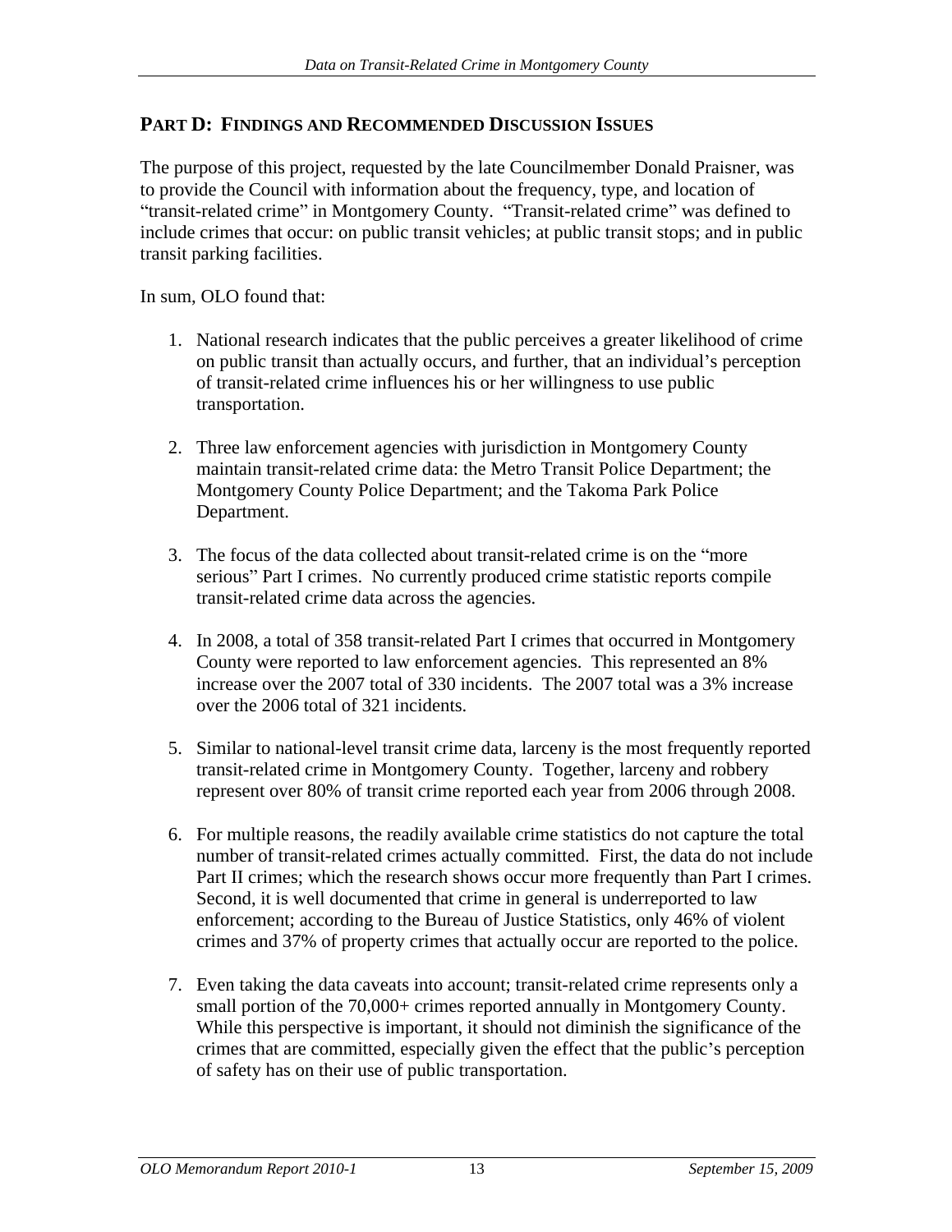Based on these findings, OLO recommends three issues for Public Safety Committee discussion. OLO recommends that the Committee invite representatives from the Montgomery County Police, Metro Transit Police, and the three municipal police departments to participate in the discussion.

#### **DISCUSSION ISSUE #1. Adequacy of data collected/reported on transit-related crime.**

The Committee should discuss whether the current practices for collecting and reporting transit-related crime data adequately meets the Council's need for information on the frequency and type of crime that occurs in and around public transit in Montgomery County. Information on transit-related crime is especially significant given the County's policies for encouraging residents to use Metrobus, Metrorail, and Ride-On as an alternative to private cars.

Recommended discussion questions include:

- a. Does the Committee want to receive additional or different types of data on transit-related crime? For example, data on Part II crimes, different breakdowns of data by location (either geographic or transit facility-based), or arrest/case closure rates?
- b. If the Committee would like to receive additional data on transit crime, do current data practices allow for these data to be easily collected and reported?
- c. Does the Committee want to receive data on transit-related crime on a regular basis that is compiled across the different law enforcement agencies? Could this be done in conjunction with the current crime data updates received from MCPD?

## **DISCUSSION ISSUE #2. Coordination of law enforcement response to transit-related crime that occurs in Montgomery County.**

The Committee should discuss with representatives from the law enforcement agencies how the agencies coordinate their response to transit-related crime. While this OLO report focused exclusively on summarizing transit-related crime data, five different law enforcement agencies have the potential to respond to a transit-related crime that occurs in Montgomery County: the Metro Transit Police Department; Montgomery County Police Department; City of Rockville Police Department; City of Gaithersburg Police Department; and City of Takoma Park Police Department.

Recommended discussion questions include:

- a. How do the law enforcement agencies coordinate, both formally and informally, the response and investigation of transit-related crimes in Montgomery County?
- b. What aspects of coordination on transit-related crime work well? Are there opportunities for improvement?